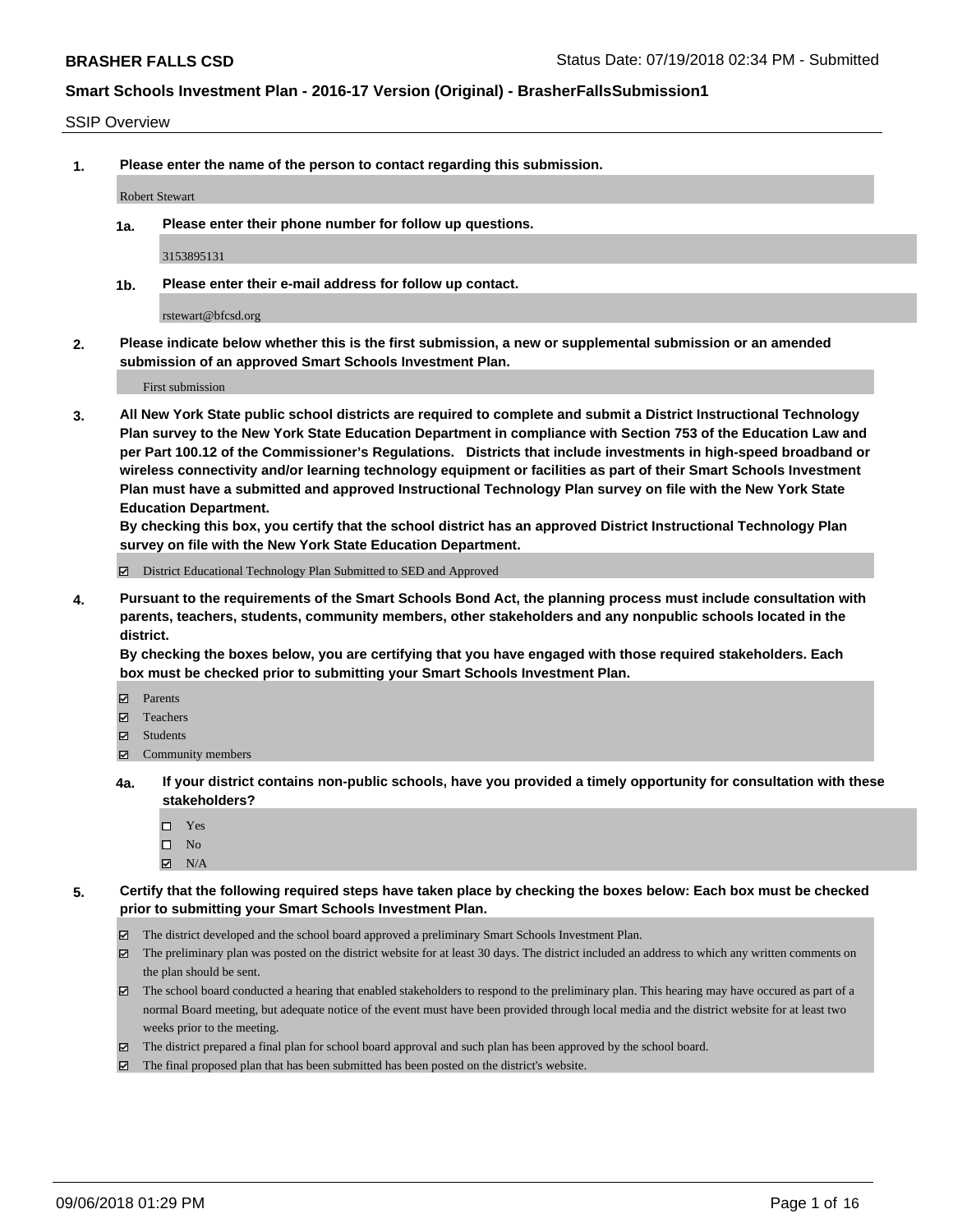SSIP Overview

**5a. Please upload the proposed Smart Schools Investment Plan (SSIP) that was posted on the district's website, along with any supporting materials. Note that this should be different than your recently submitted Educational Technology Survey. The Final SSIP, as approved by the School Board, should also be posted on the website and remain there during the course of the projects contained therein.**

Smart Schools BOE-Public Presentation June 2016 (1).pdf SSIP Submission 1.pdf

**5b. Enter the webpage address where the final Smart Schools Investment Plan is posted. The Plan should remain posted for the life of the included projects.**

https://www.bfcsd.org/apps/pages/index.jsp?uREC\_ID=456057&type=d&pREC\_ID=986953

**6. Please enter an estimate of the total number of students and staff that will benefit from this Smart Schools Investment Plan based on the cumulative projects submitted to date.**

1,100

**7. An LEA/School District may partner with one or more other LEA/School Districts to form a consortium to pool Smart Schools Bond Act funds for a project that meets all other Smart School Bond Act requirements. Each school district participating in the consortium will need to file an approved Smart Schools Investment Plan for the project and submit a signed Memorandum of Understanding that sets forth the details of the consortium including the roles of each respective district.**

 $\Box$  The district plans to participate in a consortium to partner with other school district(s) to implement a Smart Schools project.

**8. Please enter the name and 6-digit SED Code for each LEA/School District participating in the Consortium.**

| <b>Partner LEA/District</b> | ISED BEDS Code |
|-----------------------------|----------------|
| (No Response)               | (No Response)  |

**9. Please upload a signed Memorandum of Understanding with all of the participating Consortium partners.**

(No Response)

**10. Your district's Smart Schools Bond Act Allocation is:**

\$1,267,379

**11. Enter the budget sub-allocations by category that you are submitting for approval at this time. If you are not budgeting SSBA funds for a category, please enter 0 (zero.) If the value entered is \$0, you will not be required to complete that survey question.**

|                                              | Sub-<br>Allocations |
|----------------------------------------------|---------------------|
| <b>School Connectivity</b>                   | 221,479             |
| <b>Connectivity Projects for Communities</b> | 0                   |
| <b>Classroom Technology</b>                  | 0                   |
| Pre-Kindergarten Classrooms                  | 0                   |
| Replace Transportable Classrooms             | 0                   |
| <b>High-Tech Security Features</b>           | 94,739              |
| Totals:                                      | 316,218             |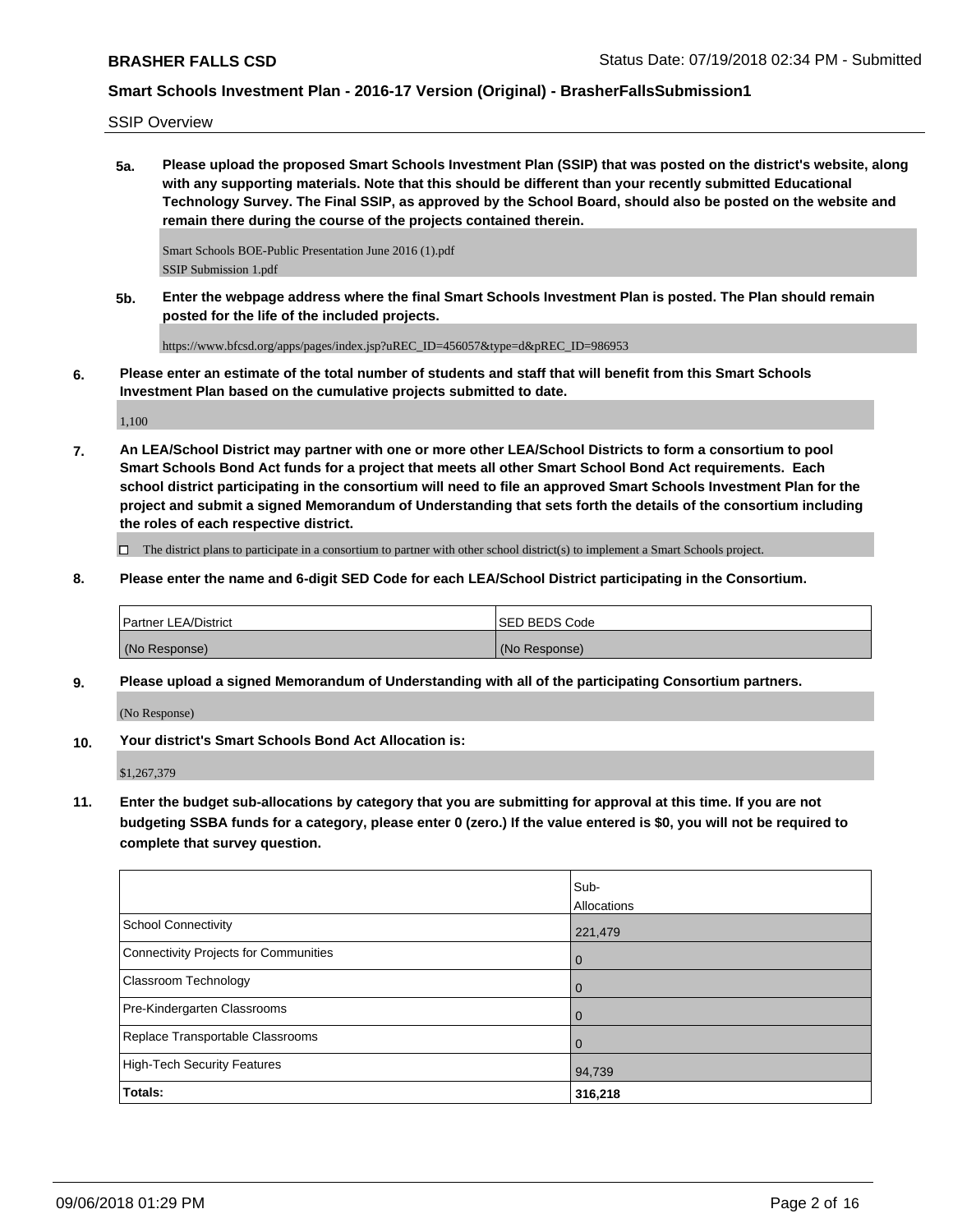School Connectivity

- **1. In order for students and faculty to receive the maximum benefit from the technology made available under the Smart Schools Bond Act, their school buildings must possess sufficient connectivity infrastructure to ensure that devices can be used during the school day. Smart Schools Investment Plans must demonstrate that:**
	- **• sufficient infrastructure that meets the Federal Communications Commission's 100 Mbps per 1,000 students standard currently exists in the buildings where new devices will be deployed, or**
	- **• is a planned use of a portion of Smart Schools Bond Act funds, or**
	- **• is under development through another funding source.**

**Smart Schools Bond Act funds used for technology infrastructure or classroom technology investments must increase the number of school buildings that meet or exceed the minimum speed standard of 100 Mbps per 1,000 students and staff within 12 months. This standard may be met on either a contracted 24/7 firm service or a "burstable" capability. If the standard is met under the burstable criteria, it must be:**

**1. Specifically codified in a service contract with a provider, and**

**2. Guaranteed to be available to all students and devices as needed, particularly during periods of high demand, such as computer-based testing (CBT) periods.**

**Please describe how your district already meets or is planning to meet this standard within 12 months of plan submission.**

- 1. We currently meet this requirement/standard. We currently have a speed of 1 gbps between all buildings and connection backbone with buildings out to ISPs. The chart below indicated we exceed the required connectivity speed below.
- **1a. If a district believes that it will be impossible to meet this standard within 12 months, it may apply for a waiver of this requirement, as described on the Smart Schools website. The waiver must be filed and approved by SED prior to submitting this survey.**
	- $\Box$  By checking this box, you are certifying that the school district has an approved waiver of this requirement on file with the New York State Education Department.

### **2. Connectivity Speed Calculator (Required)**

|                  | l Number of<br><b>Students</b> | Multiply by<br>100 Kbps | Divide by 1000 Current Speed<br>to Convert to<br>Required<br>Speed in Mb | l in Mb | Expected<br>Speed to be<br>Attained Within Required<br>12 Months | <b>Expected Date</b><br>When<br>Speed Will be<br><b>Met</b> |
|------------------|--------------------------------|-------------------------|--------------------------------------------------------------------------|---------|------------------------------------------------------------------|-------------------------------------------------------------|
| Calculated Speed | 1,012                          | 101.200                 | 101.2                                                                    | 1000    | 1000                                                             | current                                                     |

### **3. Describe how you intend to use Smart Schools Bond Act funds for high-speed broadband and/or wireless connectivity projects in school buildings.**

1. We already have high-speed broadband, though we plan to increase internal wireless connectivity throughout by replacing wireless connectivity access points and by increasing the number of access points with a density model.

**4. Describe the linkage between the district's District Instructional Technology Plan and the proposed projects. (There should be a link between your response to this question and your response to Question 1 in Part E. Curriculum and Instruction "What are the district's plans to use digital connectivity and technology to improve teaching and learning?)**

The district has a focus on increasing student access to technology and online applications. With the increase of wireless devices including students bringing in their own devices (BYOD) there is a need to replace the current access points throughout the district with more robust higher performing access points, which will allow more opportunity and availability for wireless connection by students and staff. By differentiating instruction with the use of technology, the planning and delivery of on-line and classroom instruction considers the varied levels of readiness, learning needs, and interest of students. Teachers can do this most effectively by using a range of technology tools such as laptops, and mobile devices in their classrooms to engage learners of varied levels of readiness in multiple ways (i.e. classroom, study hall) and by offering students options for demonstrating their understanding and mastery of the material. Using on-line progress monitoring and diagnostic tools, teachers can quickly interpret data to guide their future instruction and students in tracking their own progress while instant grading and reporting frees up teacher time to focus on analyzing data to effectively instruction.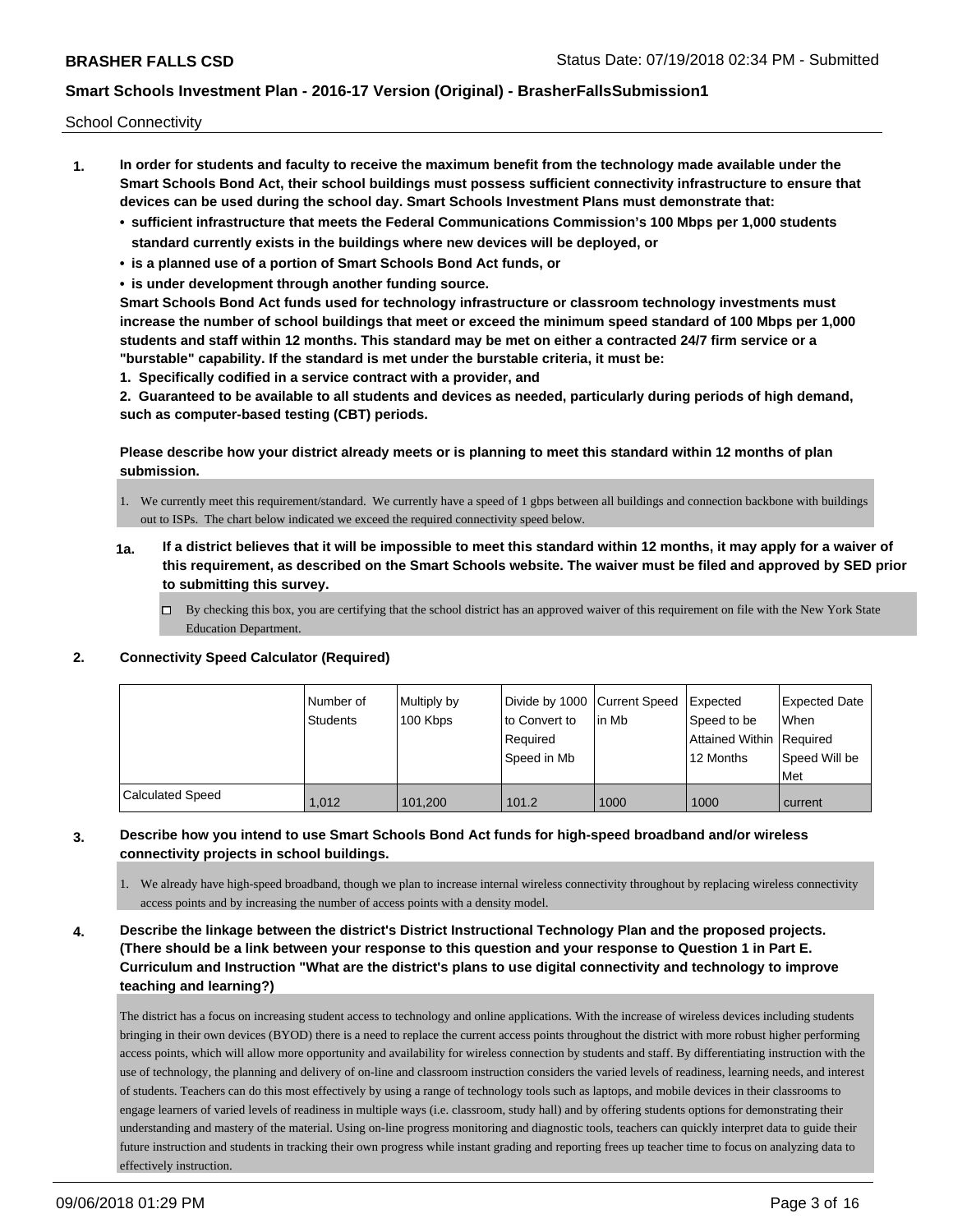School Connectivity

**5. If the district wishes to have students and staff access the Internet from wireless devices within the school building, or in close proximity to it, it must first ensure that it has a robust Wi-Fi network in place that has sufficient bandwidth to meet user demand.**

**Please describe how you have quantified this demand and how you plan to meet this demand.**

Our wireless bandwidth will increase with the Smart Schools Bond Act to ensure total wireless coverage throughout the District. The District will have in place a wireless controller to manage traffic and access points. This monitoring allows us to see any lack of coverage or over subscription of our wireless infrastructure. Additionally, we seek to more than double the number of wireless access points in our buildings with a density model including multiple in/multiple out WAPs.

**6. As indicated on Page 5 of the guidance, the Office of Facilities Planning will have to conduct a preliminary review of all capital projects, including connectivity projects.**

**Please indicate on a separate row each project number given to you by the Office of Facilities Planning.**

| <b>Project Number</b> |  |
|-----------------------|--|
| 51-01-01-04-7-999-BA1 |  |

**7. Certain high-tech security and connectivity infrastructure projects may be eligible for an expedited review process as determined by the Office of Facilities Planning.**

**Was your project deemed eligible for streamlined review?**

Yes

**7a. Districts that choose the Streamlined Review Process will be required to certify that they have reviewed all installations with their licensed architect or engineer of record and provide that person's name and license number. The licensed professional must review the products and proposed method of installation prior to implementation and review the work during and after completion in order to affirm that the work was codecompliant, if requested.**

 $\boxdot$  I certify that I have reviewed all installations with a licensed architect or engineer of record.

**8. Include the name and license number of the architect or engineer of record.**

| <b>Name</b> | , License Number |
|-------------|------------------|
| Jim King    | 5925             |

**9. If you are submitting an allocation for School Connectivity complete this table.**

**Note that the calculated Total at the bottom of the table must equal the Total allocation for this category that you entered in the SSIP Overview overall budget.** 

|                                            | Sub-           |
|--------------------------------------------|----------------|
|                                            | Allocation     |
| Network/Access Costs                       | 201,735        |
| <b>Outside Plant Costs</b>                 | $\overline{0}$ |
| School Internal Connections and Components | 19,744         |
| <b>Professional Services</b>               | $\overline{0}$ |
| Testing                                    | $\overline{0}$ |
| <b>Other Upfront Costs</b>                 | $\overline{0}$ |
| <b>Other Costs</b>                         | $\mathbf 0$    |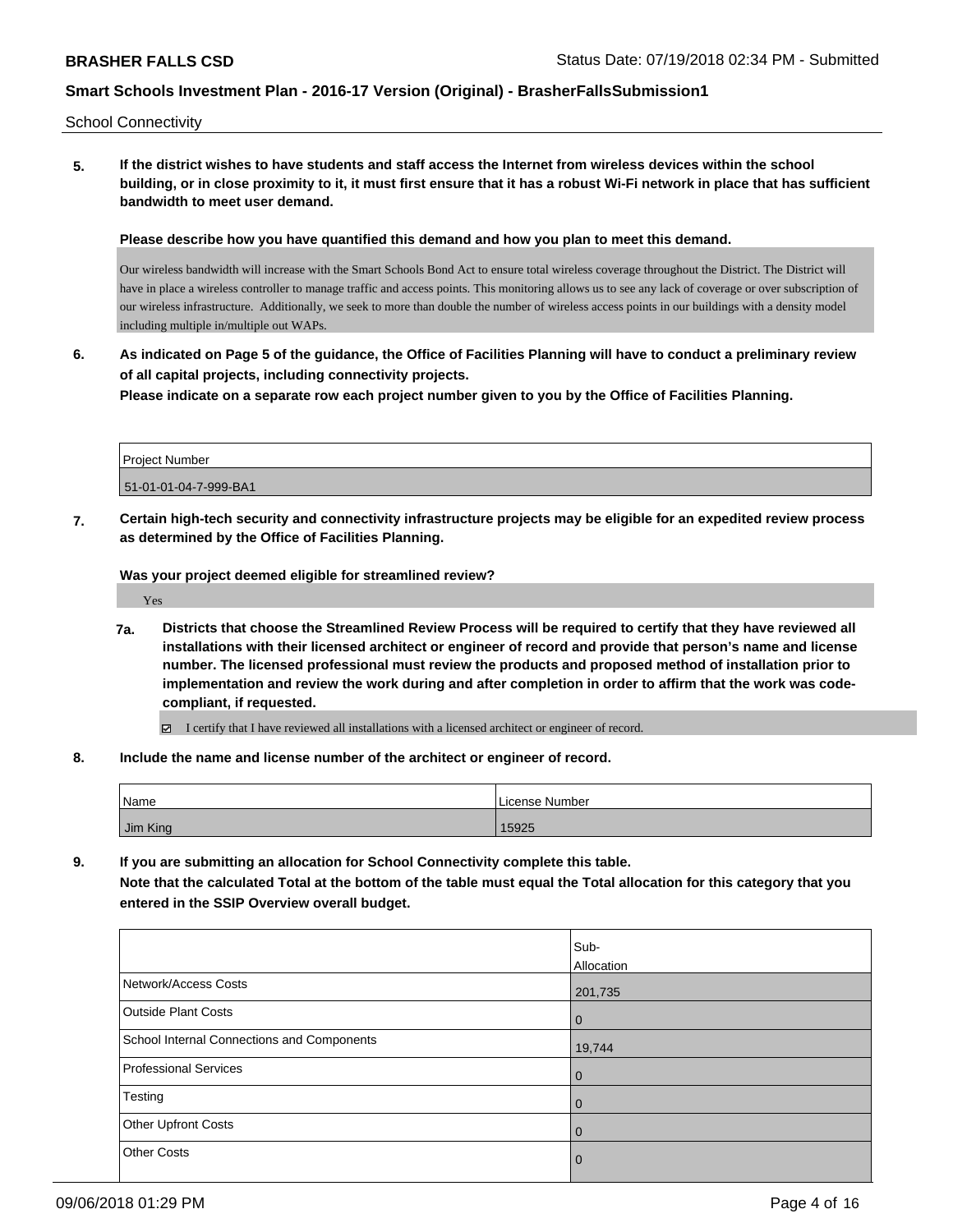School Connectivity

|         | Sub-       |
|---------|------------|
|         | Allocation |
| Totals: | 221,479    |

**10. Please detail the type, quantity, per unit cost and total cost of the eligible items under each sub-category. This is especially important for any expenditures listed under the "Other" category. All expenditures must be eligible for tax-exempt financing to be reimbursed through the SSBA. Sufficient detail must be provided so that we can verify this is the case. If you have any questions, please contact us directly through smartschools@nysed.gov. NOTE: Wireless Access Points should be included in this category, not under Classroom Educational Technology, except those that will be loaned/purchased for nonpublic schools.**

| Select the allowable expenditure<br>type.<br>Repeat to add another item under<br>each type. | Item to be purchased                                                 | Quantity       | Cost per Item | <b>Total Cost</b> |
|---------------------------------------------------------------------------------------------|----------------------------------------------------------------------|----------------|---------------|-------------------|
| <b>Network/Access Costs</b>                                                                 | MDF Server room layer 3 switching<br>(4500x)                         | $\mathbf{1}$   | 16,000        | 16,000            |
| <b>Network/Access Costs</b>                                                                 | IP Base to Ent. Service license for 16<br>port catalyst 4500-x       | $\mathbf{1}$   | 2,040         | 2,040             |
| <b>Connections/Components</b>                                                               | 10GBASE-LRM SFP Module                                               | 34             | 507           | 17,238            |
| <b>Connections/Components</b>                                                               | 10GBASE-CU SFP + cable 1 meter                                       | $\overline{2}$ | 100           | 200               |
| <b>Connections/Components</b>                                                               | Catalyst 4500x 750W AC front to back<br>cooling supply               | $\mathbf{1}$   | 1,020         | 1,020             |
| <b>Network/Access Costs</b>                                                                 | SNTC-8X5XNBDOS Catalyst 4500-x<br>1<br>16 posrt 10G IP Base          |                | 1,350         | 1,350             |
| <b>Network/Access Costs</b>                                                                 | layer 2 switch Catalyst 2960-x 48 GigE<br>740W, 2x10G SFP+, LAN Base | 19             | 4,078         | 77,482            |
| <b>Connections/Components</b>                                                               | Fiber patchcord - LC to LC-4m                                        | 34             | 20            | 680               |
| <b>Connections/Components</b>                                                               | 1000BASE-T SFP<br>3                                                  |                | 202           | 606               |
| Network/Access Costs                                                                        | Cisco One Foundation Perpetual -<br>wireless                         |                | 179           | 21,301            |
| <b>Network/Access Costs</b>                                                                 | Swiss upgrades C1 Foundation<br>perpetual wireless                   |                | 38            | 4,522             |
| <b>Network/Access Costs</b>                                                                 | 802.11ac W2 AP w/CA; 4x4:3; Int Ant;<br>2xGbE B                      | 104            | 661           | 68,744            |
| <b>Network/Access Costs</b>                                                                 | 802.11ac W2 AP w/CA; 4x4:3; Extt<br>Ant; 2xGbE B Domain              | 13             | 712           | 9,256             |
| <b>Network/Access Costs</b><br>2.4 GHz 2 dBi/5 GHz 4 dBi Dipole<br>Ant., White, RP-TNC      |                                                                      | 52             | 20            | 1,040             |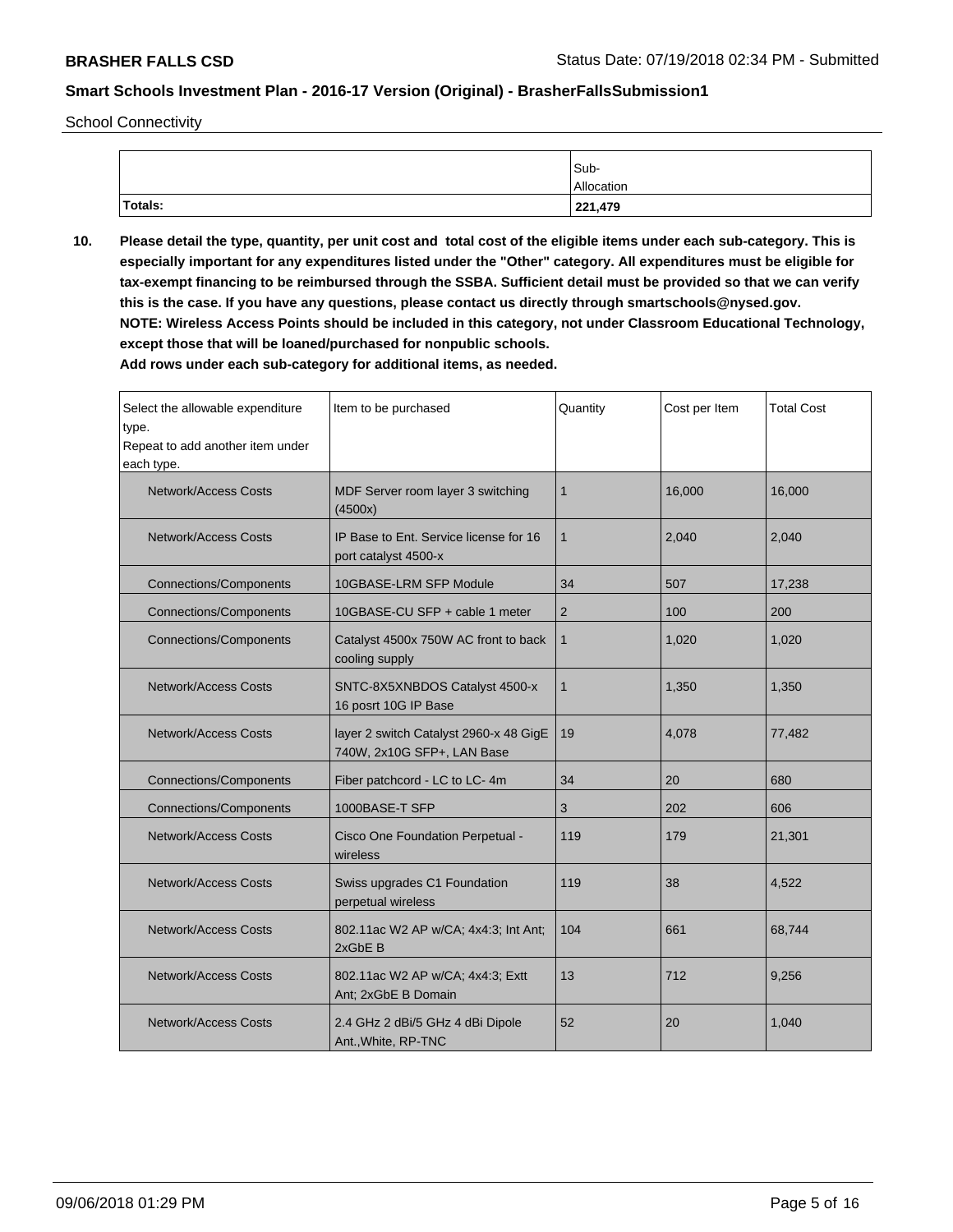Community Connectivity (Broadband and Wireless)

**1. Describe how you intend to use Smart Schools Bond Act funds for high-speed broadband and/or wireless connectivity projects in the community.**

(No Response)

**2. Please describe how the proposed project(s) will promote student achievement and increase student and/or staff access to the Internet in a manner that enhances student learning and/or instruction outside of the school day and/or school building.**

(No Response)

**3. Community connectivity projects must comply with all the necessary local building codes and regulations (building and related permits are not required prior to plan submission).**

 $\Box$  I certify that we will comply with all the necessary local building codes and regulations.

**4. Please describe the physical location of the proposed investment.**

(No Response)

**5. Please provide the initial list of partners participating in the Community Connectivity Broadband Project, along with their Federal Tax Identification (Employer Identification) number.**

| <b>Project Partners</b> | l Federal ID # |
|-------------------------|----------------|
| (No Response)           | (No Response)  |

**6. If you are submitting an allocation for Community Connectivity, complete this table.**

**Note that the calculated Total at the bottom of the table must equal the Total allocation for this category that you entered in the SSIP Overview overall budget.**

|                                    | Sub-Allocation |
|------------------------------------|----------------|
| Network/Access Costs               | (No Response)  |
| <b>Outside Plant Costs</b>         | (No Response)  |
| <b>Tower Costs</b>                 | (No Response)  |
| <b>Customer Premises Equipment</b> | (No Response)  |
| <b>Professional Services</b>       | (No Response)  |
| Testing                            | (No Response)  |
| <b>Other Upfront Costs</b>         | (No Response)  |
| <b>Other Costs</b>                 | (No Response)  |
| Totals:                            | 0              |

**7. Please detail the type, quantity, per unit cost and total cost of the eligible items under each sub-category. This is especially important for any expenditures listed under the "Other" category. All expenditures must be capital-bond eligible to be reimbursed through the SSBA. If you have any questions, please contact us directly through smartschools@nysed.gov.**

| Select the allowable expenditure | Item to be purchased | Quantity      | Cost per Item | <b>Total Cost</b> |
|----------------------------------|----------------------|---------------|---------------|-------------------|
| type.                            |                      |               |               |                   |
| Repeat to add another item under |                      |               |               |                   |
| each type.                       |                      |               |               |                   |
| (No Response)                    | (No Response)        | (No Response) | (No Response) | (No Response)     |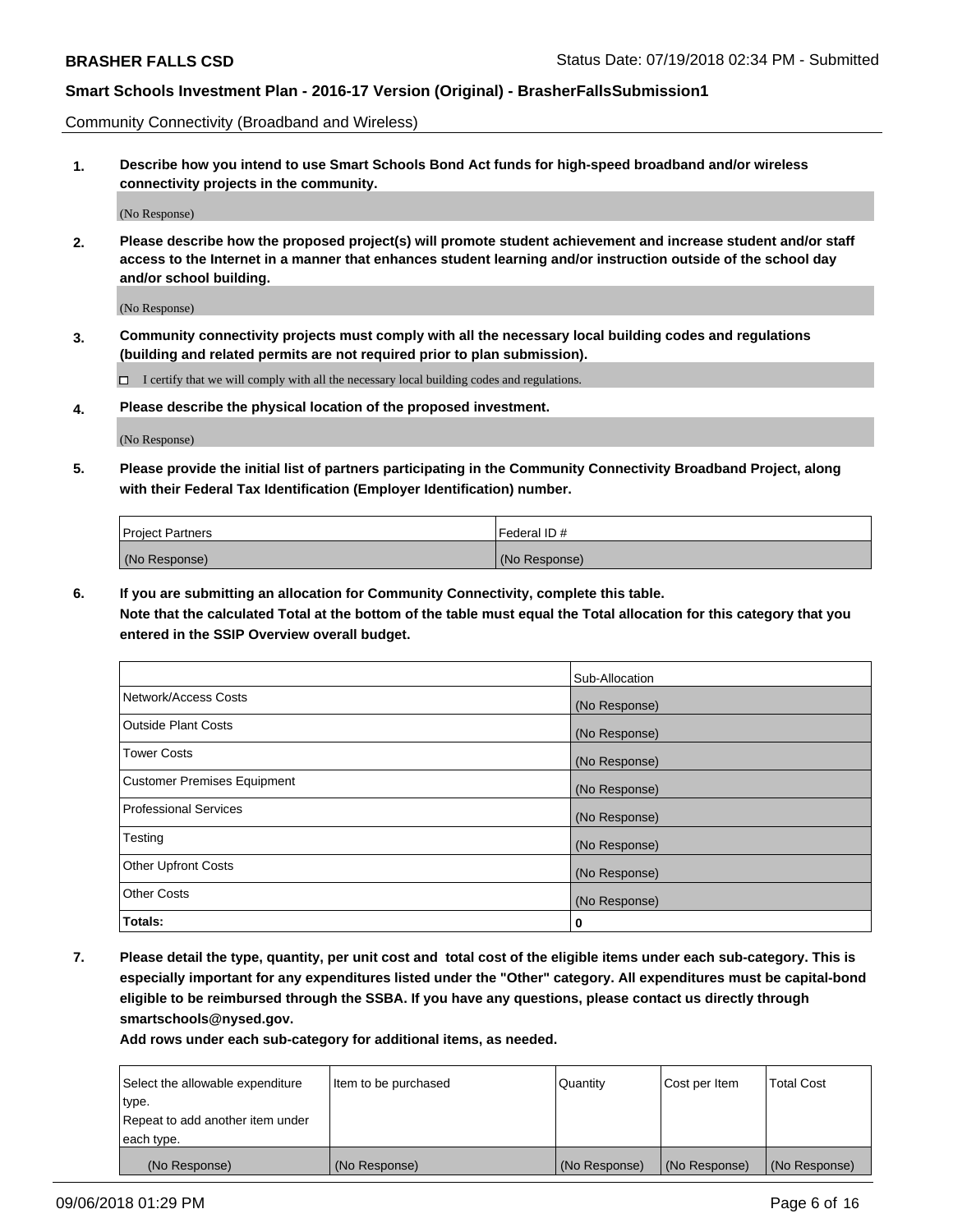#### Classroom Learning Technology

**1. In order for students and faculty to receive the maximum benefit from the technology made available under the Smart Schools Bond Act, their school buildings must possess sufficient connectivity infrastructure to ensure that devices can be used during the school day. Smart Schools Investment Plans must demonstrate that sufficient infrastructure that meets the Federal Communications Commission's 100 Mbps per 1,000 students standard currently exists in the buildings where new devices will be deployed, or is a planned use of a portion of Smart Schools Bond Act funds, or is under development through another funding source. Smart Schools Bond Act funds used for technology infrastructure or classroom technology investments must increase the number of school buildings that meet or exceed the minimum speed standard of 100 Mbps per 1,000 students and staff within 12 months. This standard may be met on either a contracted 24/7 firm service or a**

**"burstable" capability. If the standard is met under the burstable criteria, it must be:**

**1. Specifically codified in a service contract with a provider, and**

**2. Guaranteed to be available to all students and devices as needed, particularly during periods of high demand, such as computer-based testing (CBT) periods.**

**Please describe how your district already meets or is planning to meet this standard within 12 months of plan submission.**

(No Response)

- **1a. If a district believes that it will be impossible to meet this standard within 12 months, it may apply for a waiver of this requirement, as described on the Smart Schools website. The waiver must be filed and approved by SED prior to submitting this survey.**
	- By checking this box, you are certifying that the school district has an approved waiver of this requirement on file with the New York State Education Department.

#### **2. Connectivity Speed Calculator (Required)**

|                         | l Number of<br>Students | Multiply by<br>100 Kbps | to Convert to<br>Required<br>Speed in Mb | Divide by 1000 Current Speed Expected<br>lin Mb | Speed to be<br>Attained Within Required<br>12 Months | <b>Expected Date</b><br>When<br>Speed Will be<br>Met |
|-------------------------|-------------------------|-------------------------|------------------------------------------|-------------------------------------------------|------------------------------------------------------|------------------------------------------------------|
| <b>Calculated Speed</b> | (No<br>Response)        | (No Response)           | (No<br>Response)                         | (No<br>Response)                                | (No<br>Response)                                     | (No<br>Response)                                     |

**3. If the district wishes to have students and staff access the Internet from wireless devices within the school building, or in close proximity to it, it must first ensure that it has a robust Wi-Fi network in place that has sufficient bandwidth to meet user demand.**

**Please describe how you have quantified this demand and how you plan to meet this demand.**

(No Response)

**4. All New York State public school districts are required to complete and submit an Instructional Technology Plan survey to the New York State Education Department in compliance with Section 753 of the Education Law and per Part 100.12 of the Commissioner's Regulations.**

**Districts that include educational technology purchases as part of their Smart Schools Investment Plan must have a submitted and approved Instructional Technology Plan survey on file with the New York State Education Department.**

- $\Box$  By checking this box, you are certifying that the school district has an approved Instructional Technology Plan survey on file with the New York State Education Department.
- **5. Describe the devices you intend to purchase and their compatibility with existing or planned platforms or systems. Specifically address the adequacy of each facility's electrical, HVAC and other infrastructure necessary to install and support the operation of the planned technology.**

(No Response)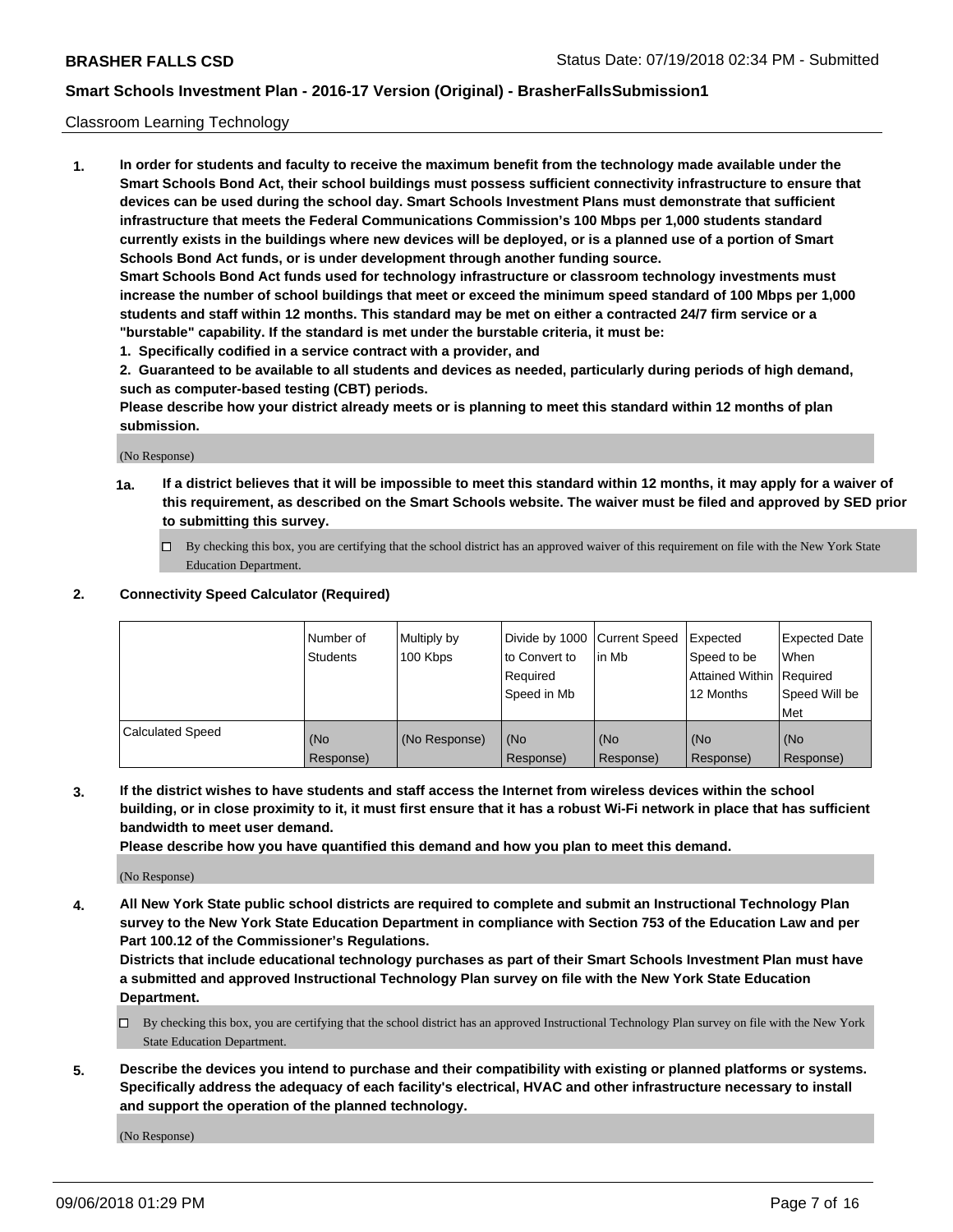#### Classroom Learning Technology

- **6. Describe how the proposed technology purchases will:**
	- **> enhance differentiated instruction;**
	- **> expand student learning inside and outside the classroom;**
	- **> benefit students with disabilities and English language learners; and**
	- **> contribute to the reduction of other learning gaps that have been identified within the district.**

**The expectation is that districts will place a priority on addressing the needs of students who struggle to succeed in a rigorous curriculum. Responses in this section should specifically address this concern and align with the district's Instructional Technology Plan (in particular Question 2 of E. Curriculum and Instruction: "Does the district's instructional technology plan address the needs of students with disabilities to ensure equitable access to instruction, materials and assessments?" and Question 3 of the same section: "Does the district's instructional technology plan address the provision of assistive technology specifically for students with disabilities to ensure access to and participation in the general curriculum?"**

(No Response)

**7. Where appropriate, describe how the proposed technology purchases will enhance ongoing communication with parents and other stakeholders and help the district facilitate technology-based regional partnerships, including distance learning and other efforts.**

(No Response)

**8. Describe the district's plan to provide professional development to ensure that administrators, teachers and staff can employ the technology purchased to enhance instruction successfully.**

**Note: This response should be aligned and expanded upon in accordance with your district's response to Question 1 of F. Professional Development of your Instructional Technology Plan: "Please provide a summary of professional development offered to teachers and staff, for the time period covered by this plan, to support technology to enhance teaching and learning. Please include topics, audience and method of delivery within your summary."**

(No Response)

- **9. Districts must contact the SUNY/CUNY teacher preparation program that supplies the largest number of the district's new teachers to request advice on innovative uses and best practices at the intersection of pedagogy and educational technology.**
	- By checking this box, you certify that you have contacted the SUNY/CUNY teacher preparation program that supplies the largest number of your new teachers to request advice on these issues.
	- **9a. Please enter the name of the SUNY or CUNY Institution that you contacted.**

(No Response)

**9b. Enter the primary Institution phone number.**

(No Response)

**9c. Enter the name of the contact person with whom you consulted and/or will be collaborating with on innovative uses of technology and best practices.**

(No Response)

**10. A district whose Smart Schools Investment Plan proposes the purchase of technology devices and other hardware must account for nonpublic schools in the district.**

**Are there nonpublic schools within your school district?**

Yes

 $\square$  No

**11. Nonpublic Classroom Technology Loan Calculator**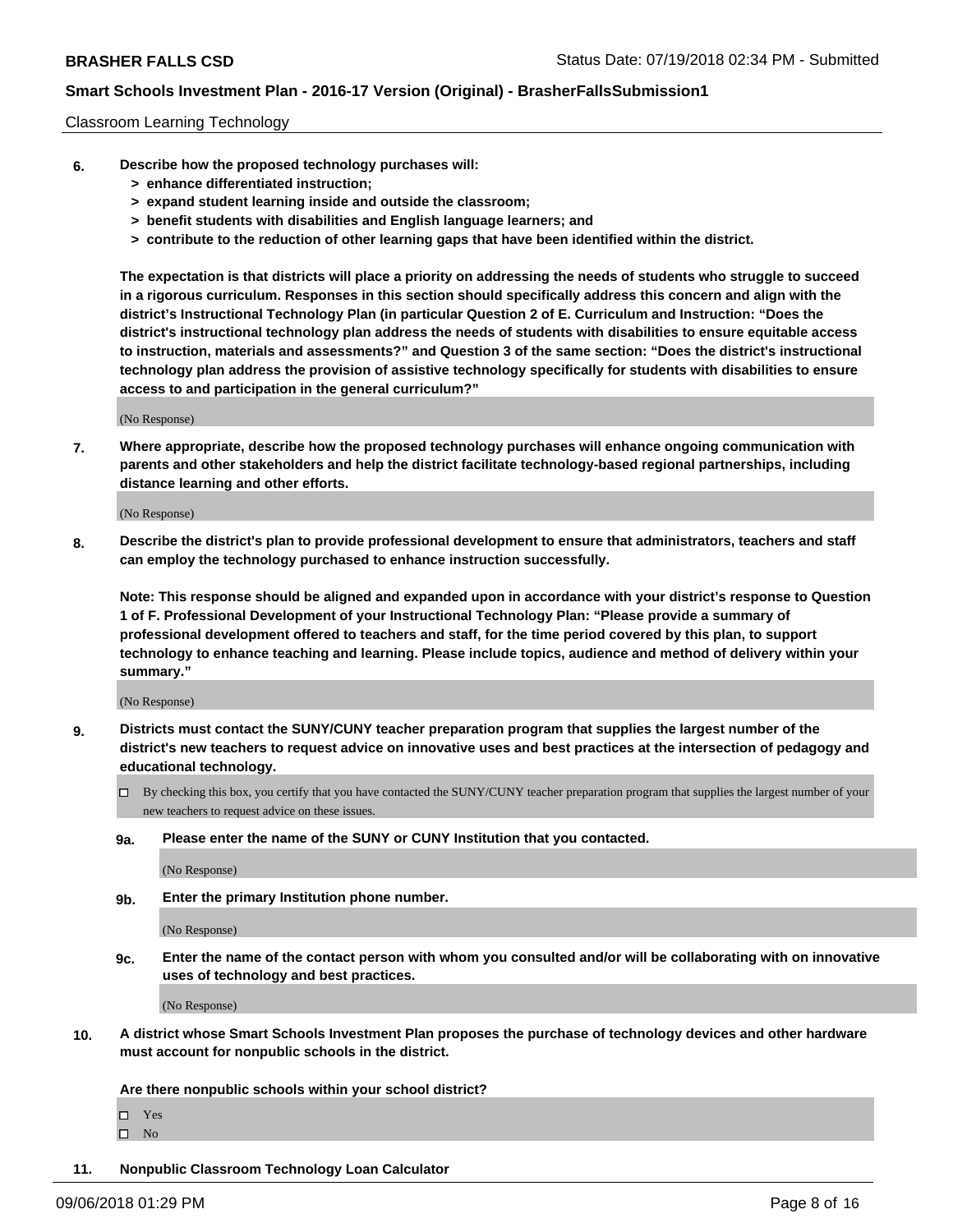#### Classroom Learning Technology

**The Smart Schools Bond Act provides that any Classroom Learning Technology purchases made using Smart Schools funds shall be lent, upon request, to nonpublic schools in the district. However, no school district shall be required to loan technology in amounts greater than the total obtained and spent on technology pursuant to the Smart Schools Bond Act and the value of such loan may not exceed the total of \$250 multiplied by the nonpublic school enrollment in the base year at the time of enactment. See:**

**http://www.p12.nysed.gov/mgtserv/smart\_schools/docs/Smart\_Schools\_Bond\_Act\_Guidance\_04.27.15\_Final.pdf.**

|                                       | 1. Classroom<br>Technology<br>Sub-allocation | l 2. Public<br>Enrollment<br>$(2014-15)$ | 3. Nonpublic<br>l Enrollment<br>$(2014-15)$ | l 4. Sum of<br>Public and<br>l Nonpublic<br>Enrollment                                        | l 5. Total Per<br>Pupil Sub-<br>l allocation | l 6. Total<br>Nonpublic Loan<br>Amount |
|---------------------------------------|----------------------------------------------|------------------------------------------|---------------------------------------------|-----------------------------------------------------------------------------------------------|----------------------------------------------|----------------------------------------|
| Calculated Nonpublic Loan<br>l Amount |                                              |                                          |                                             | (No Response)   (No Response)   (No Response)   (No Response)   (No Response)   (No Response) |                                              |                                        |

**12. To ensure the sustainability of technology purchases made with Smart Schools funds, districts must demonstrate a long-term plan to maintain and replace technology purchases supported by Smart Schools Bond Act funds. This sustainability plan shall demonstrate a district's capacity to support recurring costs of use that are ineligible for Smart Schools Bond Act funding such as device maintenance, technical support, Internet and wireless fees, maintenance of hotspots, staff professional development, building maintenance and the replacement of incidental items. Further, such a sustainability plan shall include a long-term plan for the replacement of purchased devices and equipment at the end of their useful life with other funding sources.**

 $\Box$  By checking this box, you certify that the district has a sustainability plan as described above.

**13. Districts must ensure that devices purchased with Smart Schools Bond funds will be distributed, prepared for use, maintained and supported appropriately. Districts must maintain detailed device inventories in accordance with generally accepted accounting principles.**

By checking this box, you certify that the district has a distribution and inventory management plan and system in place.

**14. If you are submitting an allocation for Classroom Learning Technology complete this table. Note that the calculated Total at the bottom of the table must equal the Total allocation for this category that you entered in the SSIP Overview overall budget.**

|                          | Sub-Allocation |
|--------------------------|----------------|
| Interactive Whiteboards  | (No Response)  |
| <b>Computer Servers</b>  | (No Response)  |
| <b>Desktop Computers</b> | (No Response)  |
| <b>Laptop Computers</b>  | (No Response)  |
| <b>Tablet Computers</b>  | (No Response)  |
| <b>Other Costs</b>       | (No Response)  |
| Totals:                  | 0              |

**15. Please detail the type, quantity, per unit cost and total cost of the eligible items under each sub-category. This is especially important for any expenditures listed under the "Other" category. All expenditures must be capital-bond eligible to be reimbursed through the SSBA. If you have any questions, please contact us directly through smartschools@nysed.gov.**

**Please specify in the "Item to be Purchased" field which specific expenditures and items are planned to meet the district's nonpublic loan requirement, if applicable.**

**NOTE: Wireless Access Points that will be loaned/purchased for nonpublic schools should ONLY be included in this category, not under School Connectivity, where public school districts would list them.**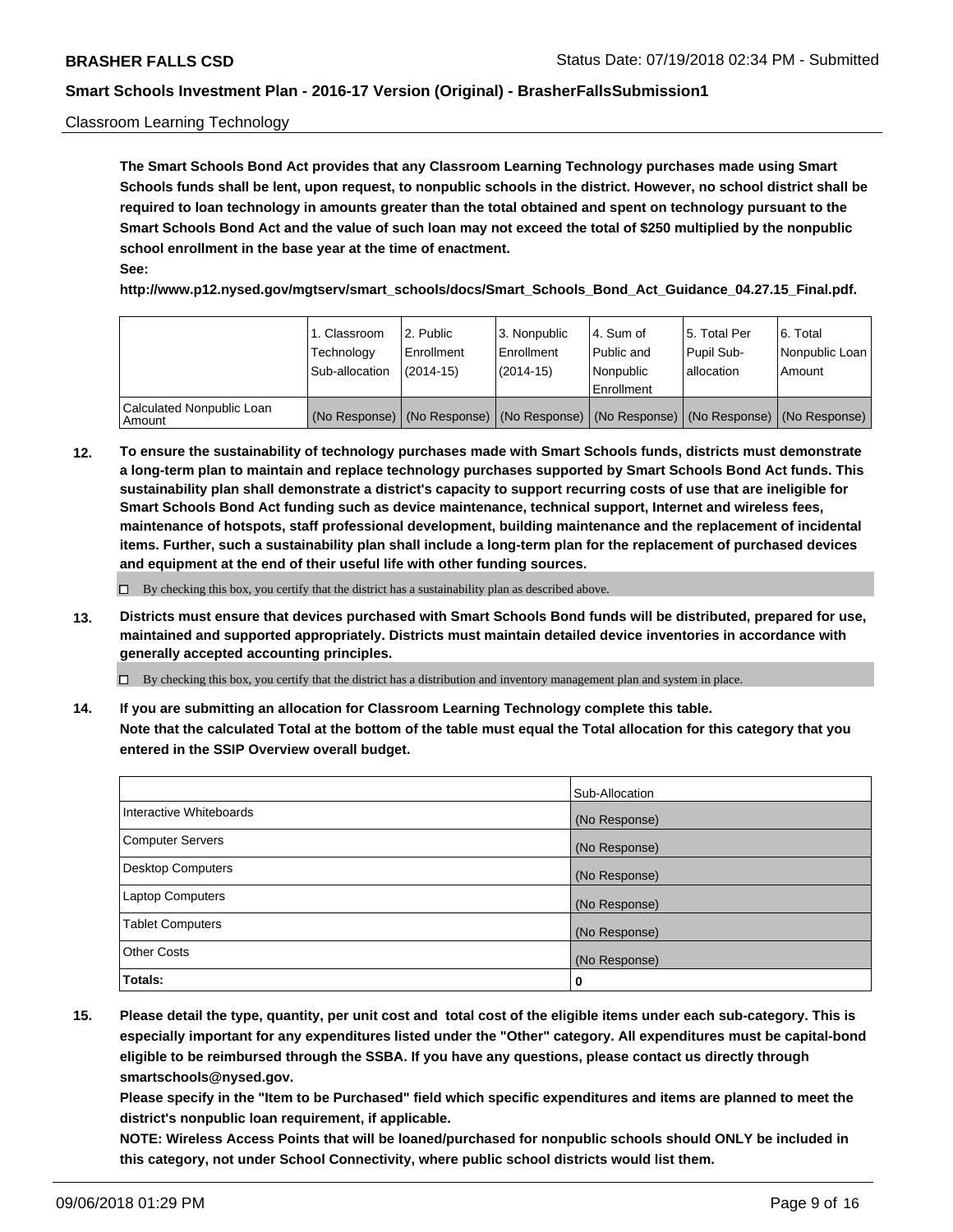Classroom Learning Technology

| Select the allowable expenditure | Iltem to be Purchased | Quantity      | Cost per Item | <b>Total Cost</b> |
|----------------------------------|-----------------------|---------------|---------------|-------------------|
| type.                            |                       |               |               |                   |
| Repeat to add another item under |                       |               |               |                   |
| each type.                       |                       |               |               |                   |
| (No Response)                    | (No Response)         | (No Response) | (No Response) | (No Response)     |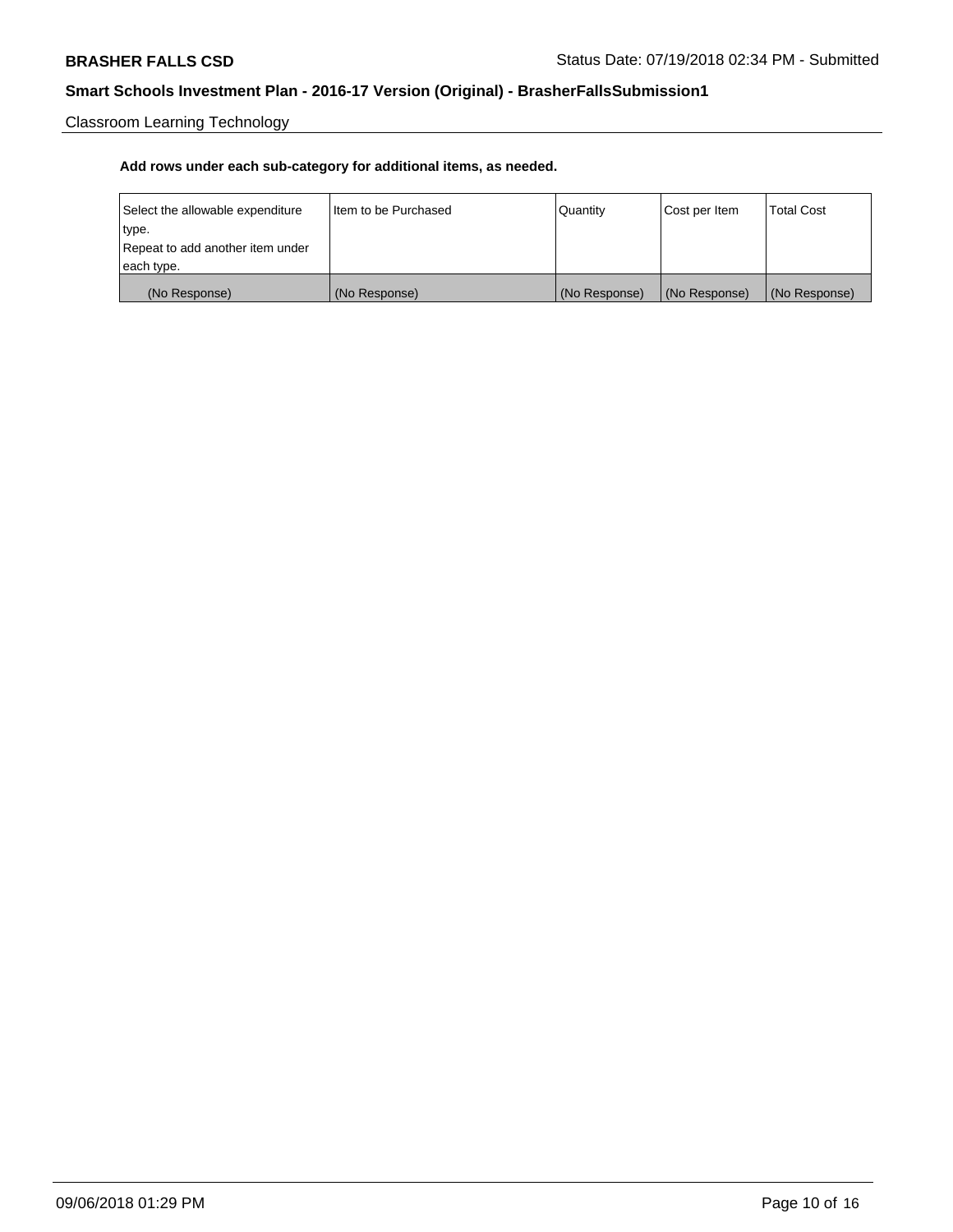#### Pre-Kindergarten Classrooms

**1. Provide information regarding how and where the district is currently serving pre-kindergarten students and justify the need for additional space with enrollment projections over 3 years.**

(No Response)

- **2. Describe the district's plan to construct, enhance or modernize education facilities to accommodate prekindergarten programs. Such plans must include:**
	- **Specific descriptions of what the district intends to do to each space;**
	- **An affirmation that pre-kindergarten classrooms will contain a minimum of 900 square feet per classroom;**
	- **The number of classrooms involved;**
	- **The approximate construction costs per classroom; and**
	- **Confirmation that the space is district-owned or has a long-term lease that exceeds the probable useful life of the improvements.**

(No Response)

**3. Smart Schools Bond Act funds may only be used for capital construction costs. Describe the type and amount of additional funds that will be required to support ineligible ongoing costs (e.g. instruction, supplies) associated with any additional pre-kindergarten classrooms that the district plans to add.**

(No Response)

**4. All plans and specifications for the erection, repair, enlargement or remodeling of school buildings in any public school district in the State must be reviewed and approved by the Commissioner. Districts that plan capital projects using their Smart Schools Bond Act funds will undergo a Preliminary Review Process by the Office of Facilities Planning.**

**Please indicate on a separate row each project number given to you by the Office of Facilities Planning.**

| Project Number |  |
|----------------|--|
| (No Response)  |  |
|                |  |

**5. If you have made an allocation for Pre-Kindergarten Classrooms, complete this table.**

**Note that the calculated Total at the bottom of the table must equal the Total allocation for this category that you entered in the SSIP Overview overall budget.**

|                                          | Sub-Allocation |
|------------------------------------------|----------------|
| Construct Pre-K Classrooms               | (No Response)  |
| Enhance/Modernize Educational Facilities | (No Response)  |
| <b>Other Costs</b>                       | (No Response)  |
| Totals:                                  | 0              |

**6. Please detail the type, quantity, per unit cost and total cost of the eligible items under each sub-category. This is especially important for any expenditures listed under the "Other" category. All expenditures must be capital-bond eligible to be reimbursed through the SSBA. If you have any questions, please contact us directly through smartschools@nysed.gov.**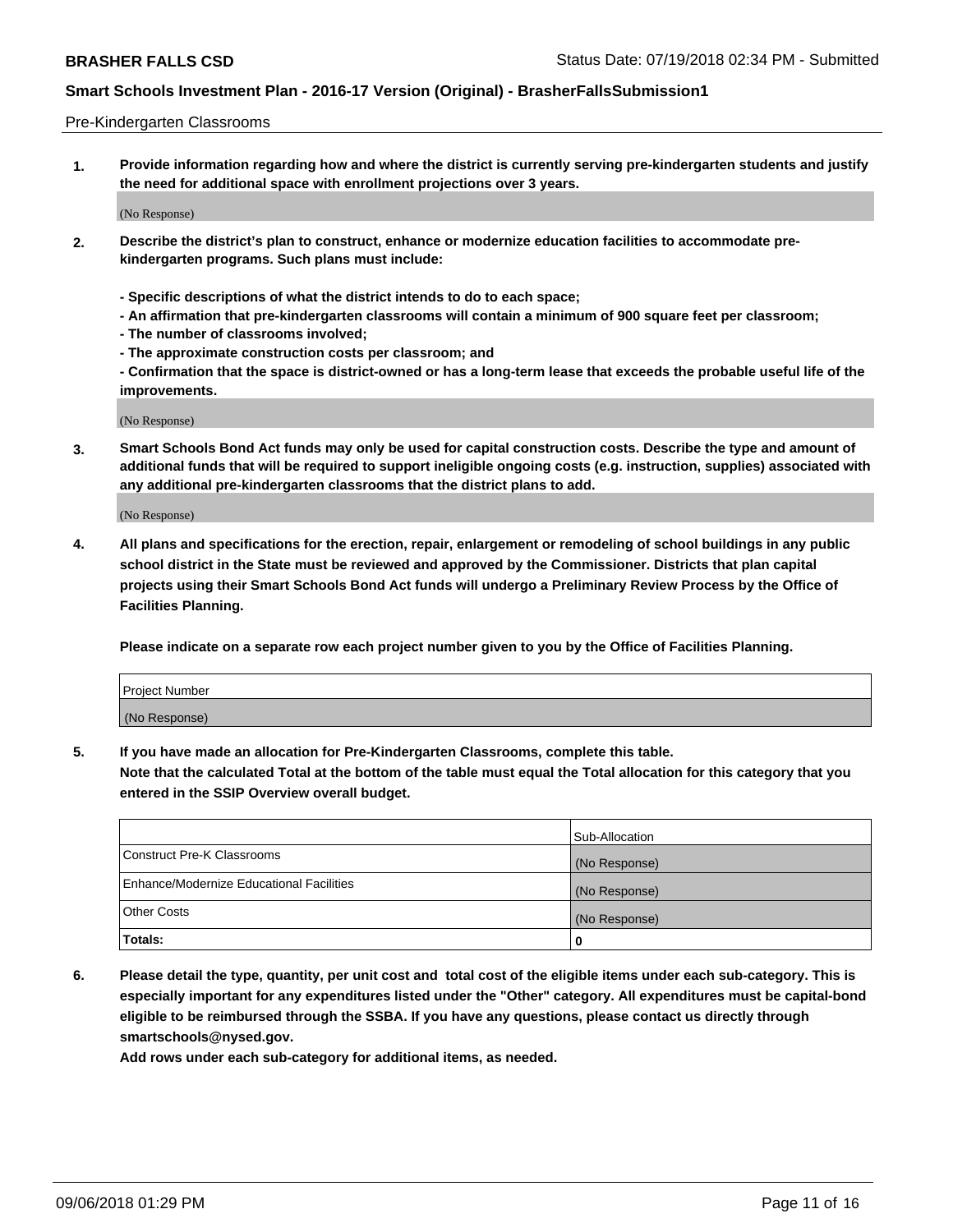Pre-Kindergarten Classrooms

| Select the allowable expenditure<br>type.      | Item to be purchased | Quantity      | Cost per Item | <b>Total Cost</b> |
|------------------------------------------------|----------------------|---------------|---------------|-------------------|
| Repeat to add another item under<br>each type. |                      |               |               |                   |
| (No Response)                                  | (No Response)        | (No Response) | (No Response) | (No Response)     |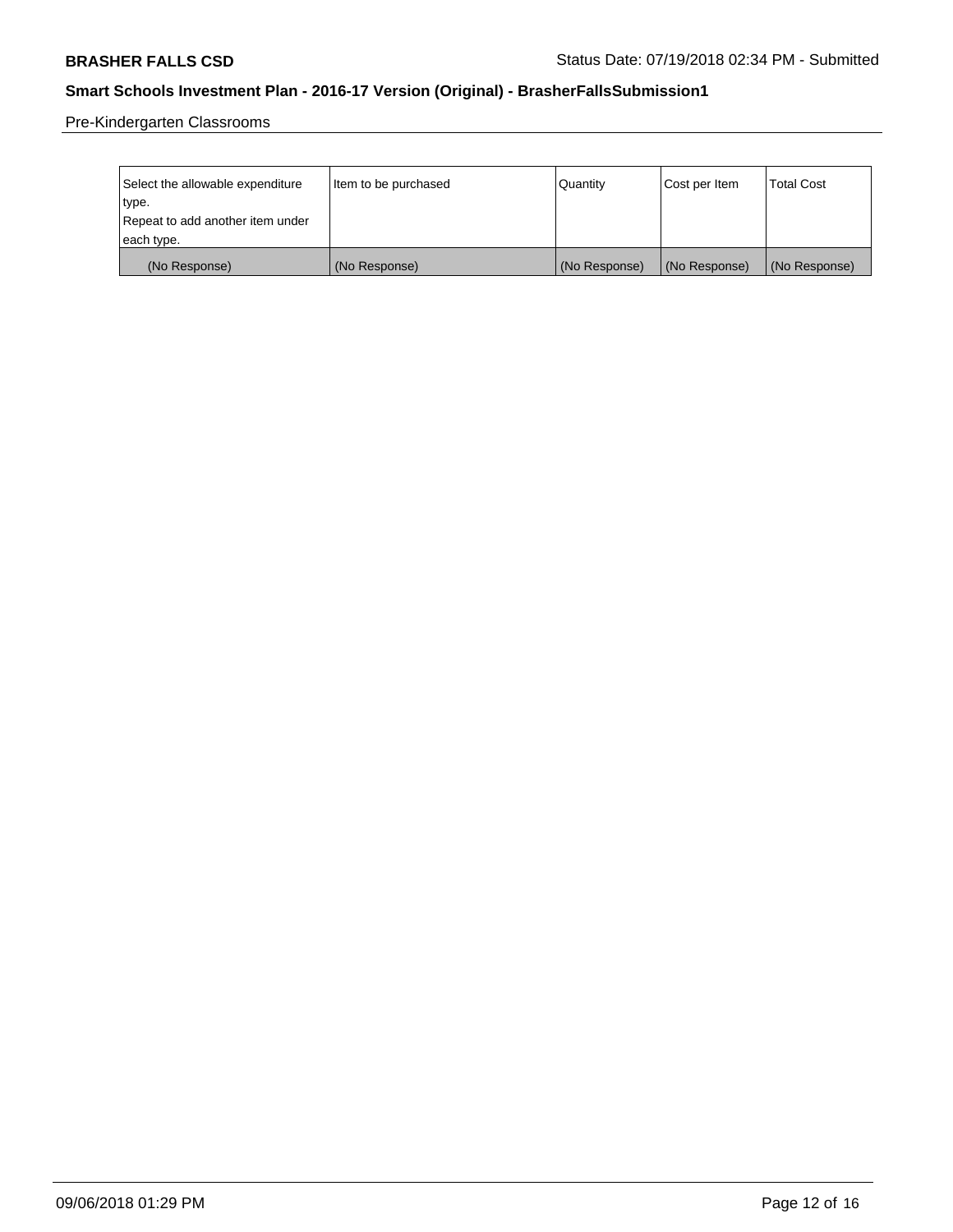Replace Transportable Classrooms

**1. Describe the district's plan to construct, enhance or modernize education facilities to provide high-quality instructional space by replacing transportable classrooms.**

(No Response)

**2. All plans and specifications for the erection, repair, enlargement or remodeling of school buildings in any public school district in the State must be reviewed and approved by the Commissioner. Districts that plan capital projects using their Smart Schools Bond Act funds will undergo a Preliminary Review Process by the Office of Facilities Planning.**

**Please indicate on a separate row each project number given to you by the Office of Facilities Planning.**

| Project Number |               |  |
|----------------|---------------|--|
|                |               |  |
|                |               |  |
|                | (No Response) |  |

**3. For large projects that seek to blend Smart Schools Bond Act dollars with other funds, please note that Smart Schools Bond Act funds can be allocated on a pro rata basis depending on the number of new classrooms built that directly replace transportable classroom units.**

**If a district seeks to blend Smart Schools Bond Act dollars with other funds describe below what other funds are being used and what portion of the money will be Smart Schools Bond Act funds.**

(No Response)

**4. If you have made an allocation for Replace Transportable Classrooms, complete this table. Note that the calculated Total at the bottom of the table must equal the Total allocation for this category that you entered in the SSIP Overview overall budget.**

|                                                | Sub-Allocation |
|------------------------------------------------|----------------|
| Construct New Instructional Space              | (No Response)  |
| Enhance/Modernize Existing Instructional Space | (No Response)  |
| <b>Other Costs</b>                             | (No Response)  |
| Totals:                                        | 0              |

**5. Please detail the type, quantity, per unit cost and total cost of the eligible items under each sub-category. This is especially important for any expenditures listed under the "Other" category. All expenditures must be capital-bond eligible to be reimbursed through the SSBA. If you have any questions, please contact us directly through smartschools@nysed.gov.**

| Select the allowable expenditure | Item to be purchased | l Quantitv    | Cost per Item | <b>Total Cost</b> |
|----------------------------------|----------------------|---------------|---------------|-------------------|
| type.                            |                      |               |               |                   |
| Repeat to add another item under |                      |               |               |                   |
| each type.                       |                      |               |               |                   |
| (No Response)                    | (No Response)        | (No Response) | (No Response) | (No Response)     |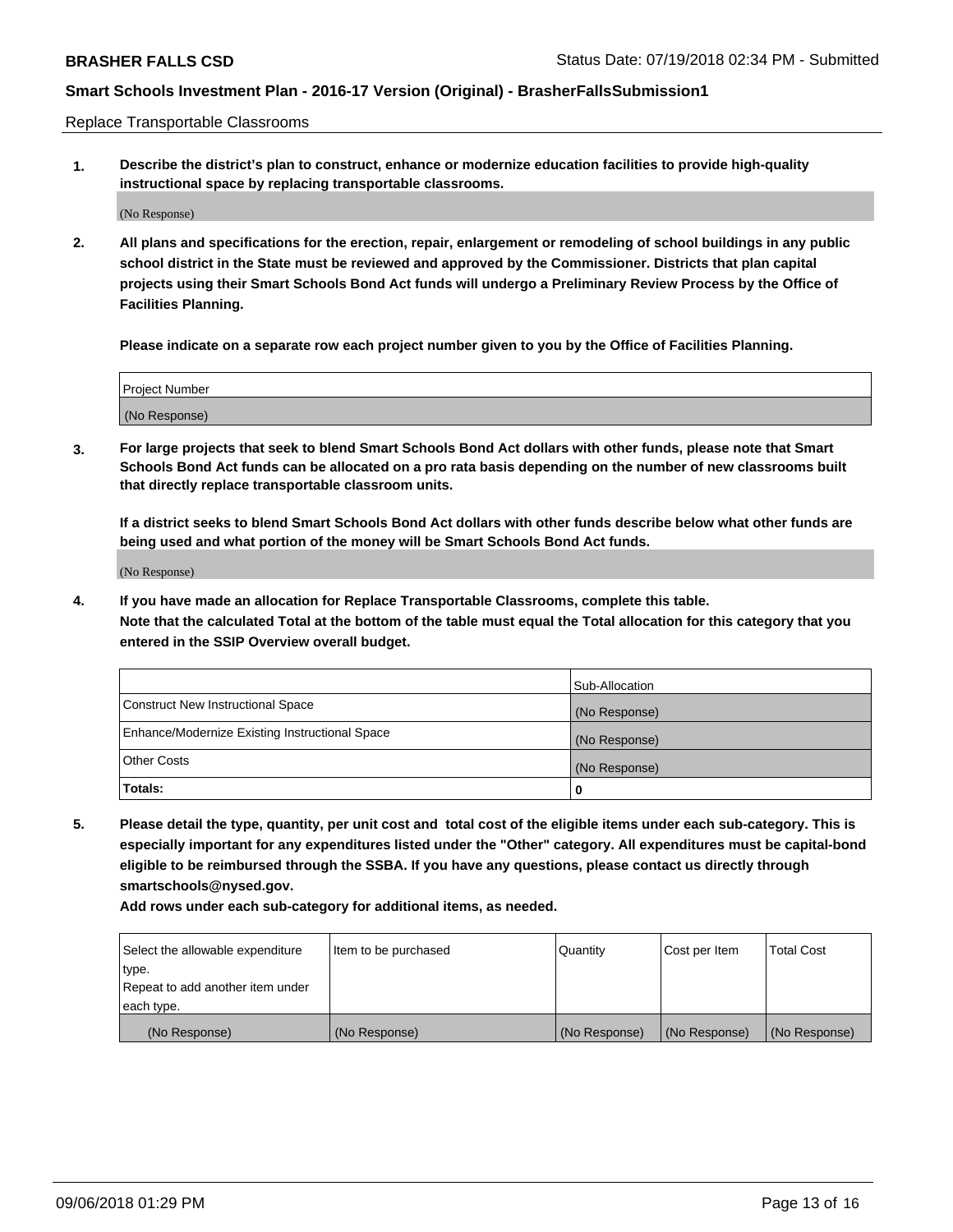High-Tech Security Features

**1. Describe how you intend to use Smart Schools Bond Act funds to install high-tech security features in school buildings and on school campuses.**

Replace existing cameras with HD enhanced cameras and to increase the concentration of cameras that were not previously installed in the system. We will also be purchasing the required security software.

**2. All plans and specifications for the erection, repair, enlargement or remodeling of school buildings in any public school district in the State must be reviewed and approved by the Commissioner. Districts that plan capital projects using their Smart Schools Bond Act funds will undergo a Preliminary Review Process by the Office of Facilities Planning.** 

**Please indicate on a separate row each project number given to you by the Office of Facilities Planning.**

| <b>Project Number</b> |  |
|-----------------------|--|
| 51-01-01-04-7-999-BA1 |  |

- **3. Was your project deemed eligible for streamlined Review?**
	- Yes

 $\square$  No

**3a. Districts with streamlined projects must certify that they have reviewed all installations with their licensed architect or engineer of record, and provide that person's name and license number. The licensed professional must review the products and proposed method of installation prior to implementation and review the work during and after completion in order to affirm that the work was code-compliant, if requested.**

By checking this box, you certify that the district has reviewed all installations with a licensed architect or engineer of record.

**4. Include the name and license number of the architect or engineer of record.**

| Name     | License Number |
|----------|----------------|
| Jim King | 15925          |

**5. If you have made an allocation for High-Tech Security Features, complete this table. Note that the calculated Total at the bottom of the table must equal the Total allocation for this category that you entered in the SSIP Overview overall budget.**

|                                                      | Sub-Allocation |
|------------------------------------------------------|----------------|
| Capital-Intensive Security Project (Standard Review) | (No Response)  |
| Electronic Security System                           | 94,739         |
| <b>Entry Control System</b>                          | (No Response)  |
| Approved Door Hardening Project                      | (No Response)  |
| <b>Other Costs</b>                                   | (No Response)  |
| Totals:                                              | 94,739         |

**6. Please detail the type, quantity, per unit cost and total cost of the eligible items under each sub-category. This is especially important for any expenditures listed under the "Other" category. All expenditures must be capital-bond eligible to be reimbursed through the SSBA. If you have any questions, please contact us directly through smartschools@nysed.gov.**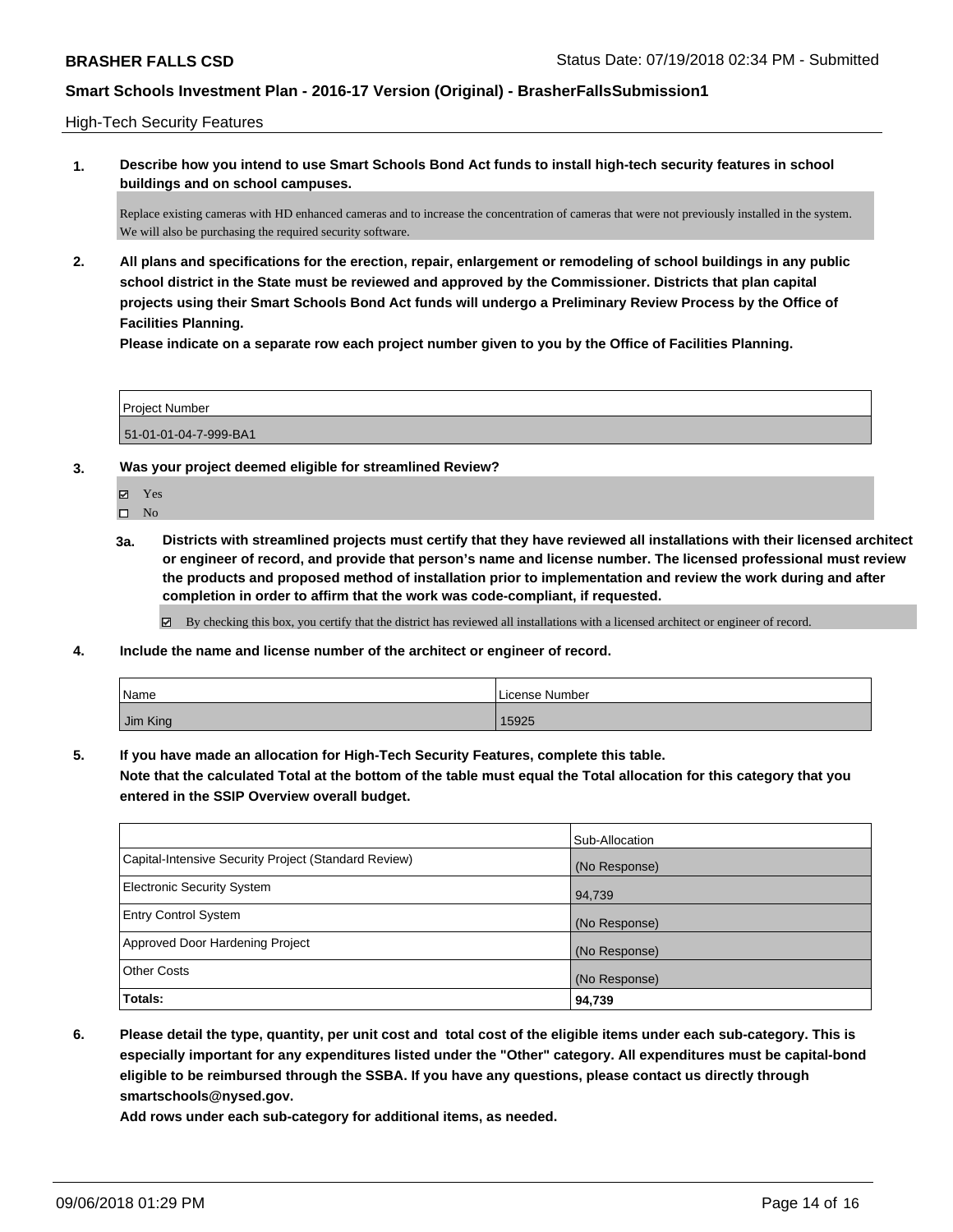High-Tech Security Features

| Select the allowable expenditure<br>type.<br>Repeat to add another item under<br>each type. | Item to be purchased                                            | Quantity | Cost per Item | <b>Total Cost</b> |
|---------------------------------------------------------------------------------------------|-----------------------------------------------------------------|----------|---------------|-------------------|
| <b>Electronic Security System</b>                                                           | Panasonic UHD 9MP 360 Outdoor<br>Vandal                         | 3.00     | 1,500         | 4,500             |
| <b>Electronic Security System</b>                                                           | Panasonic 3MP 360 degree camera<br>with privacy feature         | 5.00     | 1,000         | 5,000             |
| <b>Electronic Security System</b>                                                           | Panasonic Wall Mount Brackets fo IP<br>outdoor dome cameras     | 21.00    | 150           | 3,150             |
| <b>Electronic Security System</b>                                                           | Panasonic Outdoor corner mount<br>adapter for PTZ               | 12.00    | 75            | 900               |
| <b>Electronic Security System</b>                                                           | Panasonic outdoor 360 camera 1080P                              | 12.00    | 830           | 9,960             |
| <b>Electronic Security System</b>                                                           | Panasonic 3.1MP indoor vandal dome<br>2.8-10mm lens enhanced SD | 24.00    | 620           | 14,880            |
| <b>Electronic Security System</b>                                                           | Panasonic 1080P outdoor mini dome                               | 27.00    | 465           | 12,555            |
| <b>Electronic Security System</b>                                                           | Panasonic 3MP outdoor vandal dome<br>5 series                   | 13.00    | 710           | 9,230             |
| <b>Electronic Security System</b>                                                           | Panasonic 4k outdoor bullet includes<br>backbox 4.2-25.2 lens   | 3.00     | 2,118         | 6,354             |
| <b>Electronic Security System</b>                                                           | Server - SEN-XNVR2003U1664TW7                                   | 1.00     | 13,800        | 13,800            |
| <b>Electronic Security System</b>                                                           | Video Insight Competitive System<br>takeover unlimited license  | 6.00     | 70            | 420               |
| <b>Electronic Security System</b>                                                           | 8-PRT/Switch/4-PRT-POE                                          | 1.00     | 63            | 63                |
| <b>Electronic Security System</b>                                                           | <b>UBIQUITI NANO station M5</b>                                 | 2.00     | 107           | 214               |
| <b>Electronic Security System</b>                                                           | Airmax Universal Mounting Bracket                               | 2.00     | 14            | 28                |
| <b>Electronic Security System</b>                                                           | Labor - Prevailing Lead                                         | 161.00   | 85            | 13,685            |